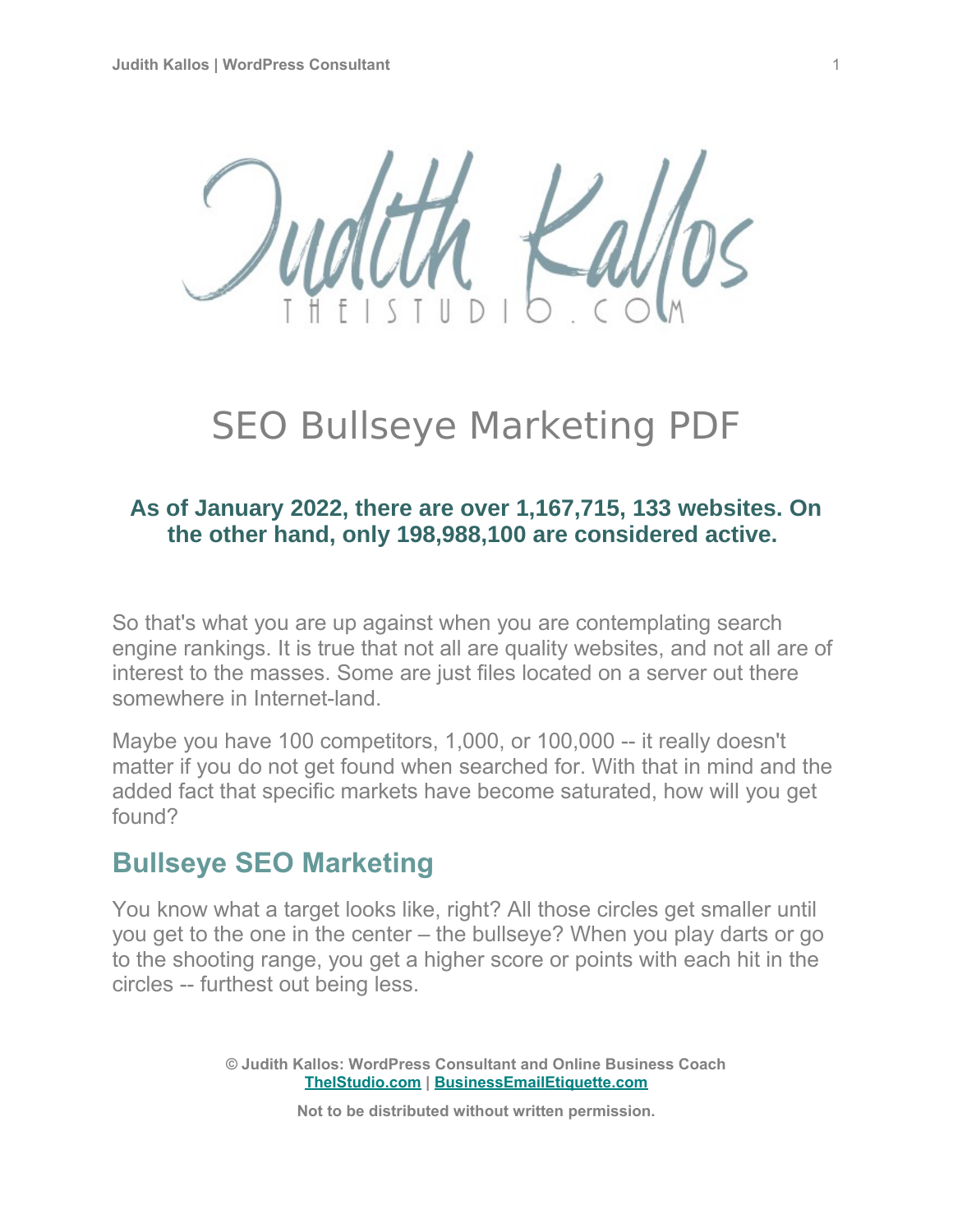So why not use this analogy when you think of SEO marketing? Doing so would help improve your overall rankings by prioritizing and "targeting" your efforts.

Here are the critical bullseye SEO marketing tips to get your core terms in place.

Start by investigating your top desired phrases – no one-word keywords here. We want to use 2-3 word phrases or even "long-tail" phrases that are 4-7 words and therefore less competitive. The key is to discover the terms that you know that those looking for your site will use.

Not terms that you what searchers to use. Not what you "think" searchers will use—the actual phrases they are using.

Many times these are entirely different sets of keyword phrases. If you are unsure what folks are using, check out my post on [Free Keyword Research](https://www.theistudio.com/free-keyword-research-tools/) [Tools.](https://www.theistudio.com/free-keyword-research-tools/)

If you target the wrong keywords, your efforts will be in vain.

- After investigating your market's keyword phrases, start with the bullseye center containing only your most important two 2-3 word keyword phrases.
- As you move to the outer circles in the target, note your less significant phrase variations – up to two per circle.

This process allows you to prioritize your efforts knowing which terms are essential for you to rank. However, you need to be realistic and not use words that your site does not back up with content. Simply typing keywords into a worksheet or a plugin doesn't make it so.

**Do you have pages with 10s or 100s of keywords in the Meta tags? STOP IT! Tweak your current content and create new information-packed pages targeted at one or two keyword phrases, each with the variations for each and add them to your site.**

> **© Judith Kallos: WordPress Consultant and Online Business Coach [TheIStudio.com](http://www.theistudio.com/) | [BusinessEmailEtiquette.com](http://www.businessemailetiquette.com/)**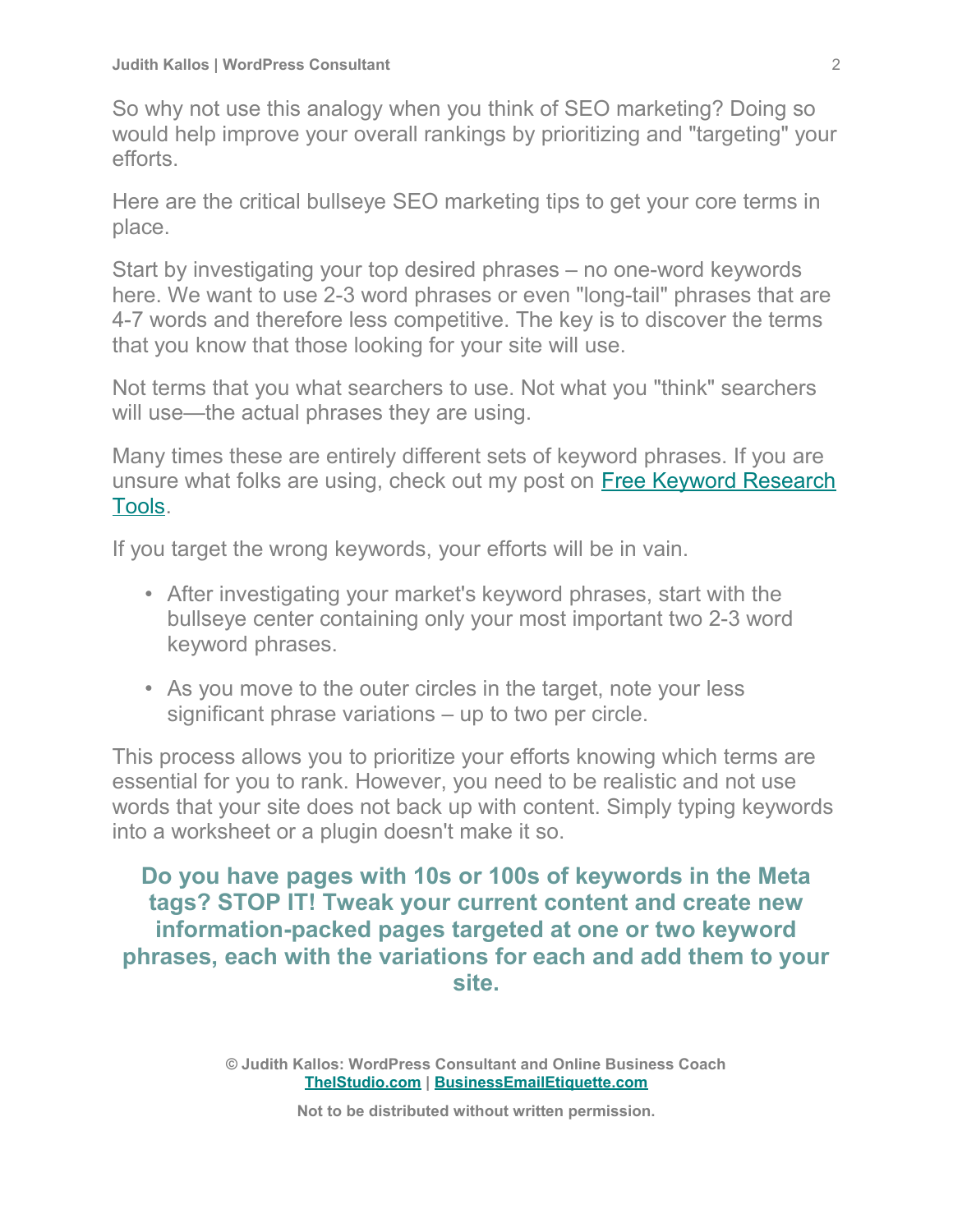#### **Target Completed**

Once your target is complete, refer to the bullseye and ensure that your WordPress website title and description use your primary phrase and a variation thereof. Also, include these phrases peppered throughout your [headlines and copy.](https://www.theistudio.com/wordpress-post-seo-tips/)

Now move to the next circle outside of the bullseye. Determine which page those phrases apply to most and follow the above. Rinse and repeat.

You don't want phrases in any target circle that are not closely related or do not apply to each other. Create a new bullseye using your next set of terms, and then create valuable information and resources (not fluff) that applies to each specific set of phrases. That works even better.

#### **Search Engines are Just Computers**

Search engine crawlers are not aware; they don't think or surmise. (As of late, that could be open to discussion.) So instead, they gobble up what is on your website based on the content, the code, and 100s of other variables. Then based on each search bot's unique algorithm, it determines how search engines will rank your website.

The key to bullseye marketing is knowing what your target market uses to find you and incorporating those terms, phrases, ideas, and concepts into your site.

#### **You will dilute your site's relevancy by trying to get found by everything under the sun. And if you do not have content that backs up those phrases – well, as we say in Chicago –** *foe-ged-aboud-it***!**

Target your bullseye and have your site mimic that layout. You'll be pleasantly surprised as your targeted pages gain higher relevancy, then get found, passed around, and commented on.

> **© Judith Kallos: WordPress Consultant and Online Business Coach [TheIStudio.com](http://www.theistudio.com/) | [BusinessEmailEtiquette.com](http://www.businessemailetiquette.com/)**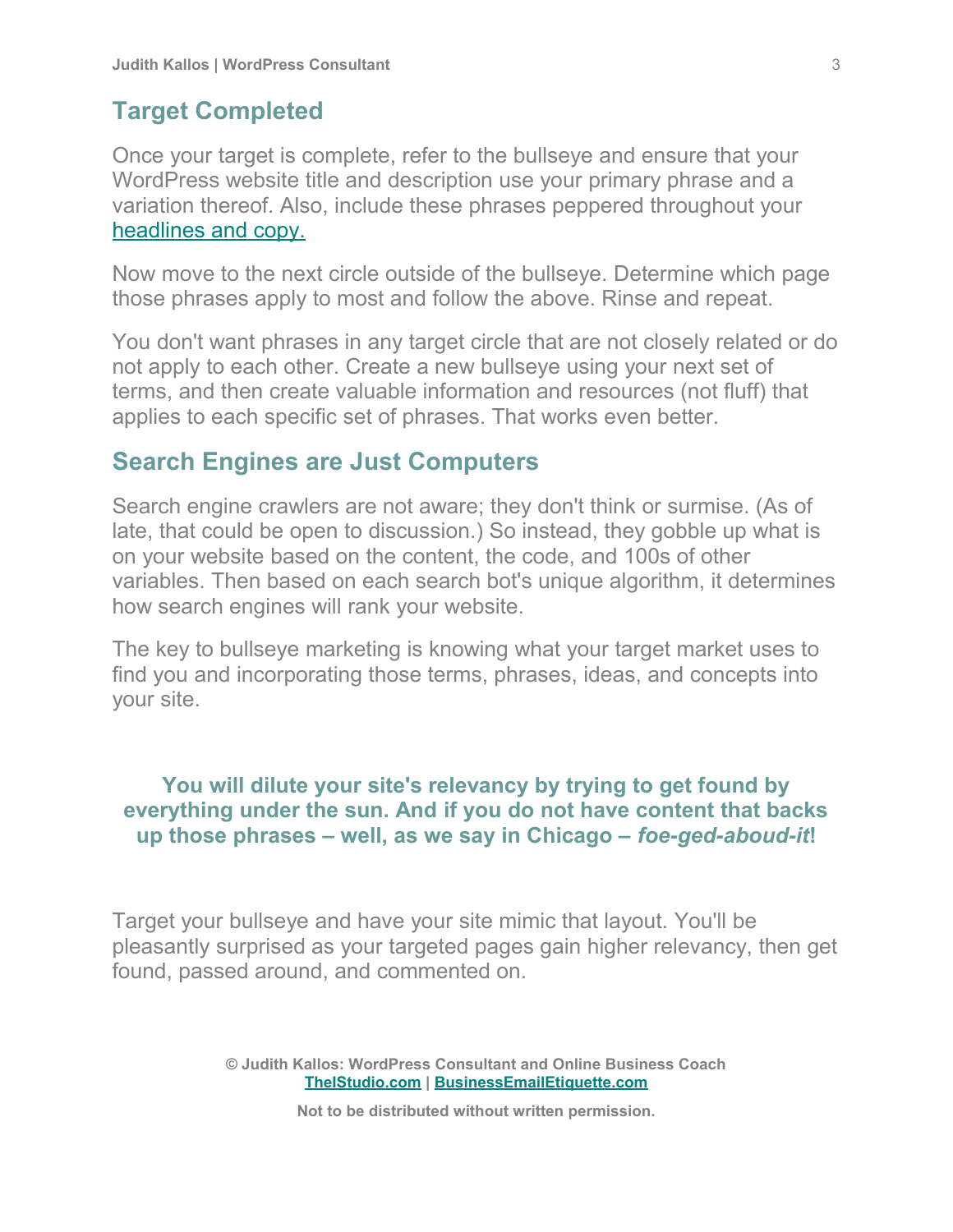Over time, this process will lead to more prominent rankings and more business for you!

Being that global sales through websites and apps are projected to reach 5.4 trillion US dollars in 2022, use this concept to target your SEO marketing so that you have a better chance to hit the bullseye.

At your service,

# Remember…

- Only 2-3 word keyword phrases.
- Put your most important phrases in the bullseye working out prioritizing relevancy to the less relevant by the time you hit the outside circle.
- If you just fill out the bullseye once, you'll have 41 keyword phrases to start with!
- You can print out page 5 for a new bullseye for each topic/category.
- Check your website stats to see how you are being found. Better yet hook up with Google Analytics so that you can see the phrases used.
- Over time you can add to your list and remove those phrases that are just not as effective or little traffic impact.
- Learn more about [DIY SEO on my website.](https://www.theistudio.com/category/seo-sem/)

**© Judith Kallos: WordPress Consultant and Online Business Coach [TheIStudio.com](http://www.theistudio.com/) | [BusinessEmailEtiquette.com](http://www.businessemailetiquette.com/)**